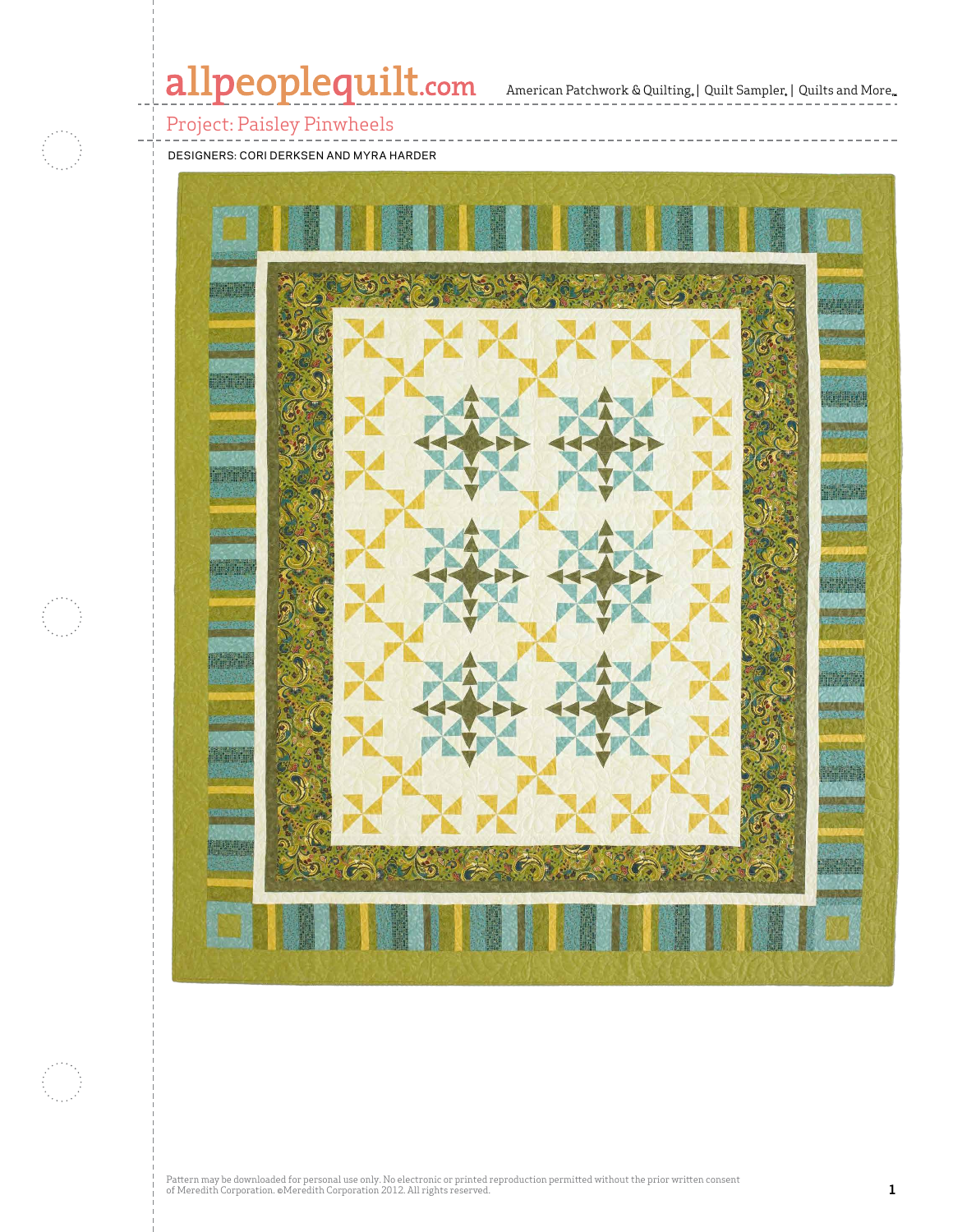# allpeoplequilt.com

American Patchwork & Quilting,  $|$  Quilt Sampler,  $|$  Quilts and More,

Project: Paisley Pinwheels



#### **Materials**

- 3<sup>3</sup>⁄4 yards solid ivory (blocks, sashing, border Nos. 1 and 4)
- **•** 1 yard gold print (blocks, border No. 5)
- **<sup>•</sup>** 11⁄8 yard light teal print (blocks, border No. 5)
- **•** 11⁄8 yards dark green print (sashing, border Nos. 3 and 5)
- **•** 1% yards large paisley print (border No. 2)
- **•** 2⁄3 yard green print (border No. 5)
- **•** 2⁄3 yard teal print (border No. 5)
- **•** 1⁄2 yard dark teal print (border No. 5)
- 21⁄4 yards light green print (border No. 6, binding)
- 81⁄2 yards backing fabric
- **•** <sup>101</sup>×113" batting

Finished quilt: 921/2×1041/2" Finished block: 15" square

Quantities are for 44⁄45"-wide, 100% cotton fabrics. Measurements include  $\frac{1}{4}$ " seam allowances. Sew with right sides together unless otherwise stated.

#### Cut Fabrics

Cut pieces in the order that follows.

**From solid ivory, cut:**

- 8-21⁄4×42" strips for Border No. 4
- **•** 6—2×42" strips for Border No. 1
- **•** 48—51⁄2" squares
- 10-2×9<sup>1</sup>/<sub>2</sub>" sashing rectangles
- **•** 120—33⁄8" squares
- <sup>1</sup> 144-11/<sub>2</sub>×3" rectangles
- 7-2×3<sup>1</sup>⁄<sub>2</sub>" sashing rectangles **From gold print, cut:**
- **•** 5—11⁄2×42" strips for border No. 5
- **•** 72—33⁄8" squares
- **From light teal print, cut:** ■ 5-21⁄2×42" strips for
	- border No. 5
- **•** 48—33⁄8" squares
- **•** 8—2×61⁄2" rectangles
- 8-2×3<sup>1</sup>/<sub>2</sub>" rectangles
- **From dark green print, cut:**
- **•** 8—21⁄4×42" strips for border No. 3
- 5-11⁄2×42" strips for border No. 5
- **•** 72—21⁄4×23⁄4" rectangles
- **•** 6—2" sashing squares
- **From large paisley print, cut:**
- **•** 4—71⁄2×42" strips for
- border No. 2
- **•** 4—51⁄4×42" strips for border No. 2
- **From green print, cut:**
- 5-21⁄2×42" strips for border No. 5
- **•** 5—11⁄2×42" strips for border No. 5
- **From teal print, cut: •** 5—21⁄2×42" strips for
- border No. 5
- 5–1½×42" strips for border No. 5
- **From dark teal print, cut:**
- 5-21⁄2×42" strips for border No. 5
- **From light green print, cut:**
- 10–41⁄<sub>2×42</sub>" strips for border No. 6
- 10–21⁄<sub>2×42</sub>" binding strips
- 4-31⁄2" squares

#### Assemble Pinwheel Units

- 1. Mark a diagonal line on wrong side of solid ivory 3%" squares.
- 2. Layer a marked solid ivory square atop each gold print 3%" square. Sew each pair together with two seams, stitching 1/4" on each side of drawn line (Diagram 1). Cut each pair apart on drawn line to make two small triangle units. Press each triangle unit open, pressing seam toward gold triangle, to make 144 gold triangle-squares total. Each triangle-square should measure 3" square including seam allowances.
- **3.** Repeat Step 2 with remaining marked solid ivory squares and the light teal print 33⁄8" squares to make 96 teal trianglesquares.
- 4. Sew together four gold trianglesquares in pairs (Diagram 2). Press seams in opposite directions. Join pairs to make a gold pinwheel unit; press seam in one direction. The unit should be 51⁄2" square including seam allowances. Repeat to make 36 gold pinwheel units total.
- **5.** Repeat Step 4 with teal triangle-squares to make 24 teal pinwheel units.

#### Assemble Blocks

- **1.** Lay out four gold pinwheel units, one teal pinwheel unit, and four solid ivory 51/<sub>2</sub>" squares in three horizontal rows (Diagram 3). Sew together pieces in each row. Press seams toward pinwheel units. Join rows to make block A; press seams in one direction. Block A should be 151⁄2" square including seam allowances. Repeat to make four total of block A.
- 2. Referring to Step 1 and Diagram 4, use three gold pinwheel units, two teal pinwheel units, and four solid ivory 51⁄2" squares to make block B. Repeat to make six total of block B.
- **3.** Referring to Step 1 and Diagram 5, use one gold pinwheel unit, four teal pinwheel units, and four solid ivory 51/2" squares to make block C. Repeat to make a second block C.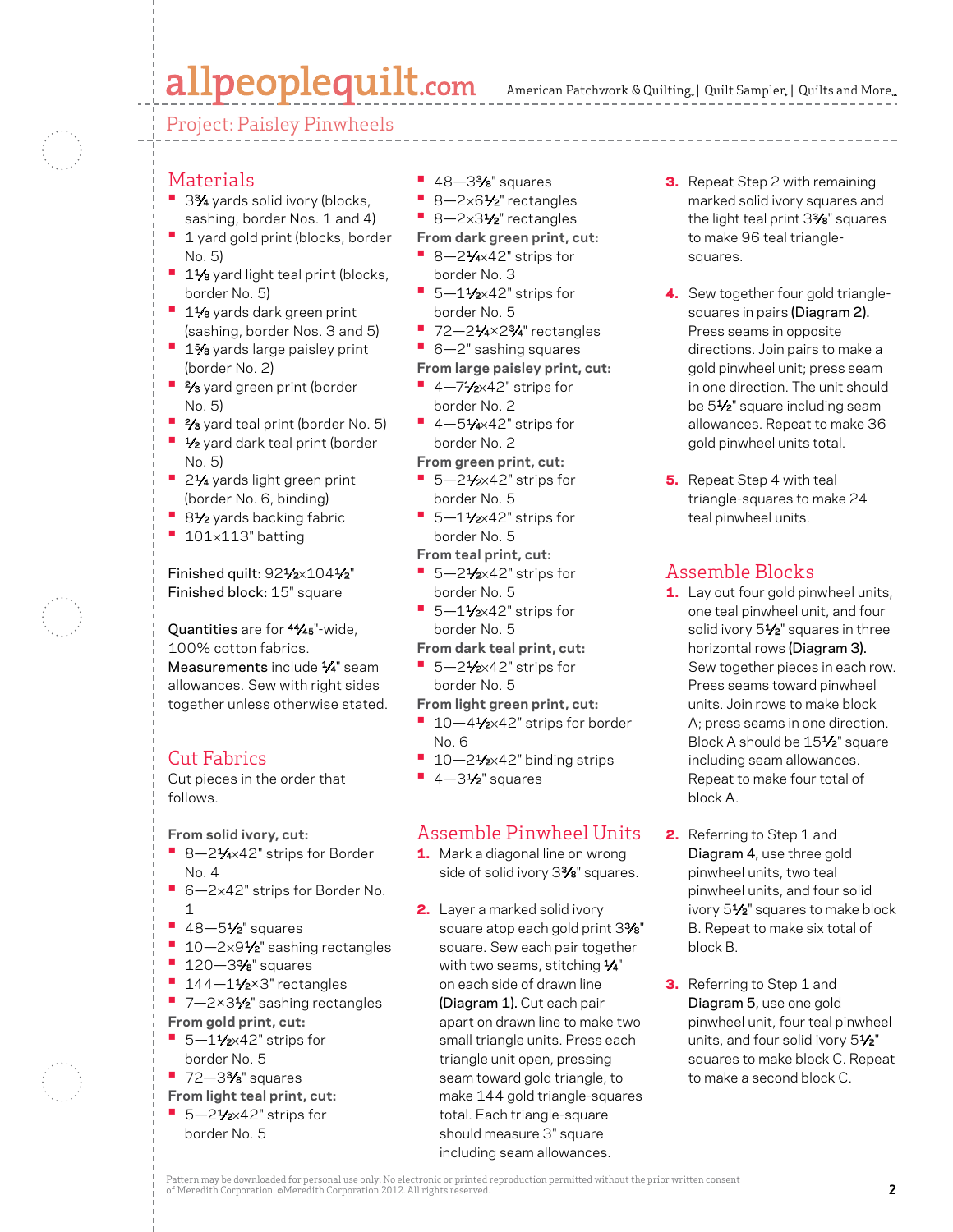## allpeoplequilt.com

American Patchwork & Quilting,  $|$  Quilt Sampler,  $|$  Quilts and More,

Project: Paisley Pinwheels

#### Assemble Sashing Units

- 1. Photocopy, print, or trace Sashing Unit Foundation Pattern 24 times onto lightweight tracing paper, tracing all lines and numbers. Cut out on outer dashed lines to make foundation papers.
- 2. For one sashing unit, you'll need three dark green print 21/4×23/4" rectangles and six solid ivory 1<sup>1</sup>/2×3" rectangles.
- **3.** Right sides together, place a dark green print 21⁄4×23⁄4" rectangle atop a solid ivory 11⁄2×3" rectangle, aligning edges. Put a foundation paper on top of dark green print piece, positioning fabric pieces underneath area 1 (Diagram 6). The fabric pieces' edges should be a scant  $\frac{1}{4}$ " beyond first stitching line (line between areas 1 and 2).

To check placement, pin through all layers on first stitching line and flip solid ivory piece open. It should completely cover area 2 and extend at least 1/4" on all sides. If it doesn't. reposition pieces and check again.

- 4. Using short stitch length and with foundation paper on top, sew on first stitching line through all layers.
- 5. Trim seam allowance to 1/4" and press solid ivory piece open. Trim fabric pieces to scant 1⁄4" beyond adjacent stitching lines and even with edges of foundation paper (Diagram 7).
- **6.** Right sides together, position a solid ivory 11⁄2×3" rectangle under trimmed dark green print piece with one long edge 1/4"

beyond second stitching line (line between areas 2 and 3). Sew on second stitching line (Diagram 8).

- **7.** Trim seam allowances to scant 1⁄4". Press solid ivory piece open and trim to scant 1⁄4" beyond adjacent stitching lines and even with edges of foundation paper (Diagram 9).
- **8.** Continue adding pieces in numerical order, trimming and pressing after each addition. Trim all fabric pieces even with edges of foundation paper. With blunt edge of seam ripper, remove foundation paper to complete a pieced sashing unit. The unit should be  $2\times6\frac{1}{2}$ " including seam allowances.
- 9. Repeat steps 2 through 8 to make 24 pieced sashing units total.

#### Assemble Quilt Center

- 1. Referring to Quilt Assembly Diagram, lay out four A blocks, six B blocks, two C blocks, 24 pieced sashing units, 10 solid ivory 2×91⁄2" sashing rectangles, six dark green print 2" sashing squares, and seven solid ivory 2×31/<sub>2</sub>" squares in seven sections.
- 2. Join sashing pieces together in each section or row. Press seams toward pieced sashing rectangles. Sew together pieces in each block row. Press seams toward blocks. Join block and sashing rows to make quilt center. Press seams in one direction. The quilt center should be 481⁄2×65" including seam allowances.

#### Assemble and Add Borders

- 1. Cut and piece solid ivory 2×42" strips to make:
	- **•** 2—2×65" border No. 1 strips
	- **•** 2—2×511⁄2" border No. 1 strips
- 2. Sew long solid ivory border No. 1 strips to side edges of quilt center. Add short solid ivory border No. 1 strips to remaining edges. Press all seams toward quilt center.
- **3.** Cut and piece large paisley print 7<sup>1</sup>/2×42" strips to make:
	- **•** 2—71⁄2×68" border No. 2 strips
- 4. Cut and piece large paisley print 51⁄4×42" strips to make:
	- **•** 2—51⁄4×651⁄2" border No. 2 strips
- **5.** Sew long paisley print border No. 2 strips to side edges of quilt center. Add short paisley print border No. 2 strips to remaining edges. Press all seams toward border No. 2.
- **6.** Cut and piece dark green print 2<sup>1</sup>⁄2×42" strips to make: **•** 2—21⁄4×771⁄2" border No. 3
	- strips **•** 2—21⁄4×69" border No. 3 strips
- 7. Sew long dark green print border No. 3 strips to side edges of quilt center. Add short dark green print border No. 3 strips to remaining edges. Press all seams toward border No. 2.
- 8. Cut and piece solid ivory 21⁄4×42" strips to make:
	- **•** 2—21⁄4×81" border No. 4 strips
	- **•** 2—21⁄4×721⁄2" border No. 4 strips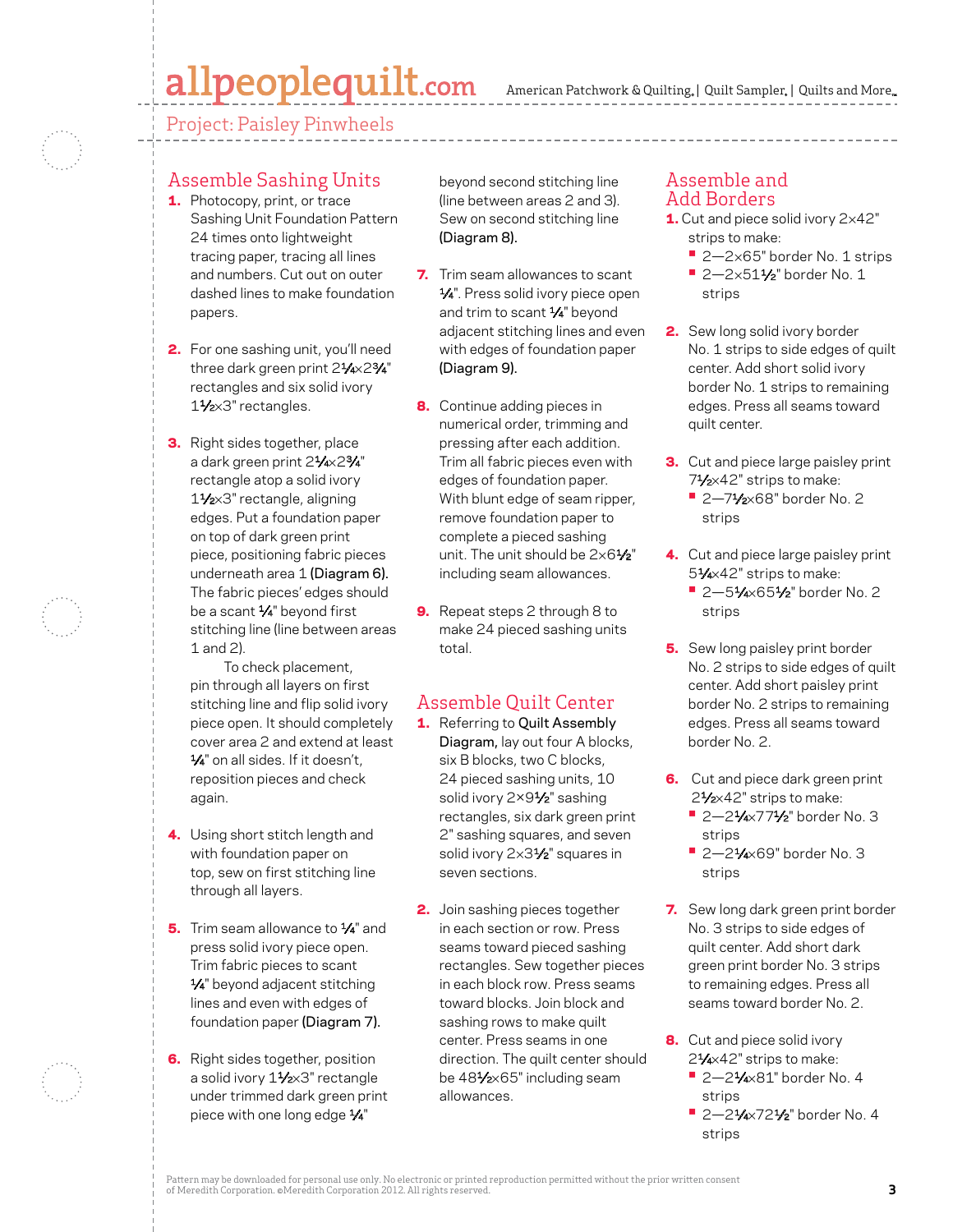### allpeoplequilt.com

American Patchwork & Quilting,  $|$  Quilt Sampler,  $|$  Quilts and More,

Project: Paisley Pinwheels

- 9. Sew long solid ivory border No. 4 strips to side edges of quilt center. Add short solid ivory border No. 4 strips to remaining edges. Press all seams toward border No. 3.
- **10.** Aligning long edges and referring to Diagram 10, sew together the following strips to make a strip set: a teal print 11⁄2×42" strip, a dark green print 11⁄2×42" strip, a light teal print 21/2×42" strip, a dark teal print 21/2×42" strip, a teal print 21⁄2×42" strip, a green print 11⁄2×42" strip, a gold print 11⁄2×42" strip, and a green print 21⁄2×42" strip. Press seams in one direction.
- **11.** Repeat Step 9 to make five strip sets total. Cut strip sets into a total of twenty-eight 61/2×121/2" border segments.
- **12.** Sew together eight border segments to make a border No. 5 strip. Press seams in one direction. The strip should be 61⁄2×841⁄2" including seam allowances. Repeat to make a second border No. 5 strip. Sew border No. 5 strips to side edges of quilt center. Press seams toward border No. 5.
- **13.** Sew light teal print  $2 \times 3\frac{1}{2}$ " rectangles to opposite edges of a light green print 31⁄2" square (Diagram 11). Press seams toward light teal print. Add light teal print 2×61/<sub>2</sub>" rectangles to remaining edges of light green print square to make a border corner block; press as before. The border corner block should be 61/<sub>2</sub>" square including seam allowances. Repeat to make four border corner blocks total.
- **14.** Referring to Quilt Assembly Diagram, sew together six border segments and trim to 711/2. Add two border corner blocks to make a pieced border No. 5 strip. Press seams toward segments. Repeat to make a second pieced border No. 5 strip. Sew pieced border No. 5 strips to remaining edges of quilt center. Press seams toward border No. 5.
- **15.** Cut and piece light green print 41⁄2×42" strips to make:
	- **•** 2—41⁄2×961⁄2" border No. 6 strips
	- **•** 2—41⁄2×921⁄2" border No. 6 strips
- **16.** Sew long light green print border No. 6 strips to side edges of quilt center. Add short light green print border No. 6 strips to remaining edges to complete quilt top. Press all seams toward border No. 6.

#### Finish Quilt

- 1. Layer quilt top, batting, and backing. Quilt as desired.
- 2. Bind with light green print binding strips.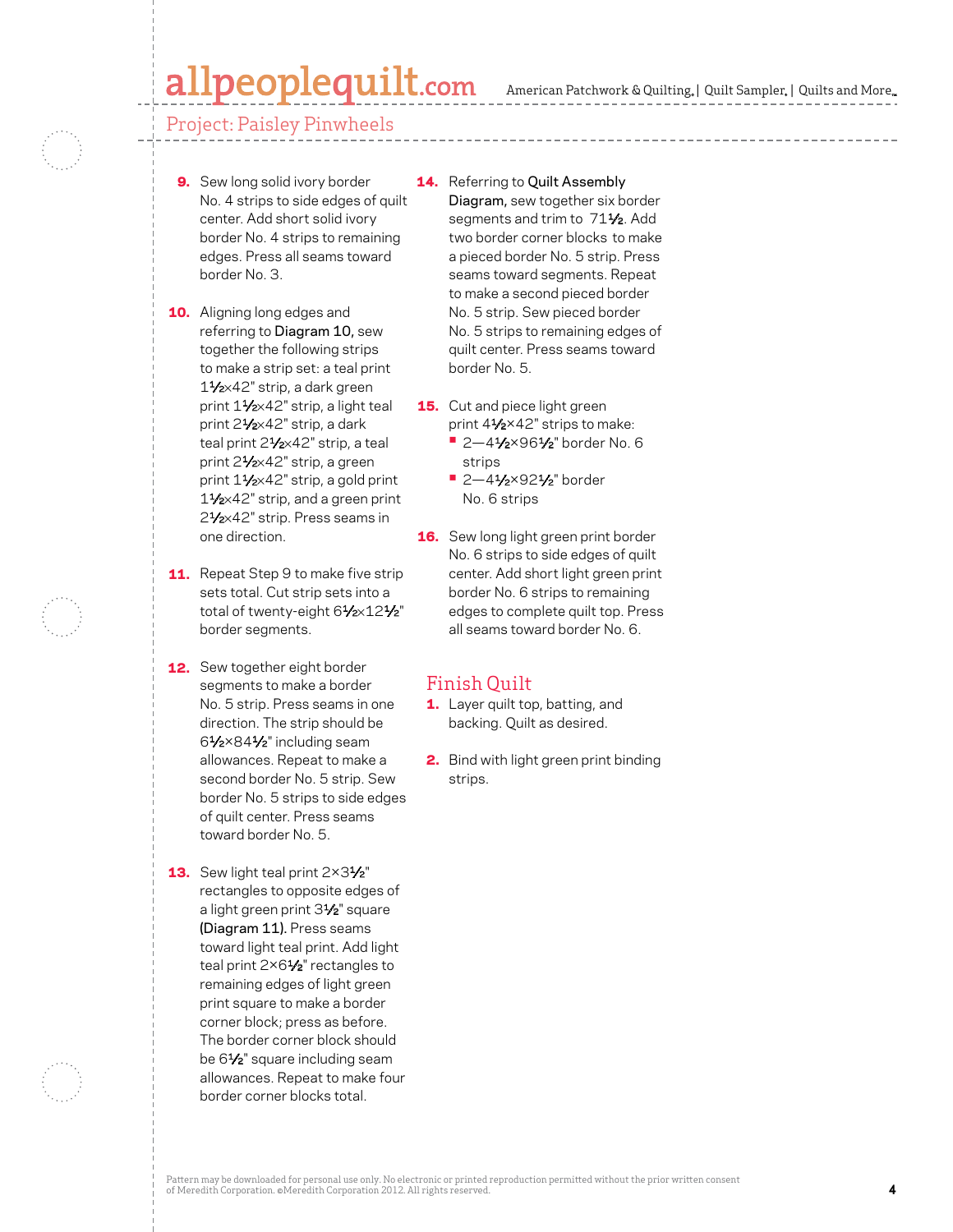### allpeoplequilt.com American Patchwork & Quilting, | Quilt Sampler, | Quilts and More...

Project: Paisley Pinwheels  $\cdots \cdots \cdots \cdots$ **APQ April 2007 Paisley Pinwheels Diagram 1 C. Neubauer 1-13-07** 1002 N **APQ April 2007 Paisley Pinwheels Diagram 4 C. Neubauer 1-13-07 100234954DIAGRAM 1 DIAGRAM 2 DIAGRAM 3 BLOCK A** 8  $\wedge$  9 **8 9 7 7**  $5 / 6$  $5 / \setminus 6$ **4 4**  $2 / 3$ 2 / \ 3 **1 Apple 1 1 Paisley Pinwheels APQ April 2007 Apple 19 Diagram 8**  $\mathcal{P}$ **Paisley Pinwheels C. N. I.** N. I. N. I. N. I. N. I. N. I. N. I. N. I. N. I. N. I. N. I. N. I. N. I. I. N. I. I. N. I. I. I. N. I **Diagram 9 100234958 C. Neubauer 1-13-07 C. New York 1-13-07 DIAGRAM 7 DIAGRAM 4 BLOCK B DIAGRAM 6 DIAGRAM 5 BLOCK C 61⁄2" 8 9 7 8 9 7** 5 / \ 6 **4** 5 / \ 6 **2**×**61⁄2" 4 2 3 2**×**31⁄2" 31⁄2" 1** 2 / \ 3 **sq. 1**  $\mathbf{I}$ **DIAGRAM 11**

**DIAGRAM 8**

**DIAGRAM 9**



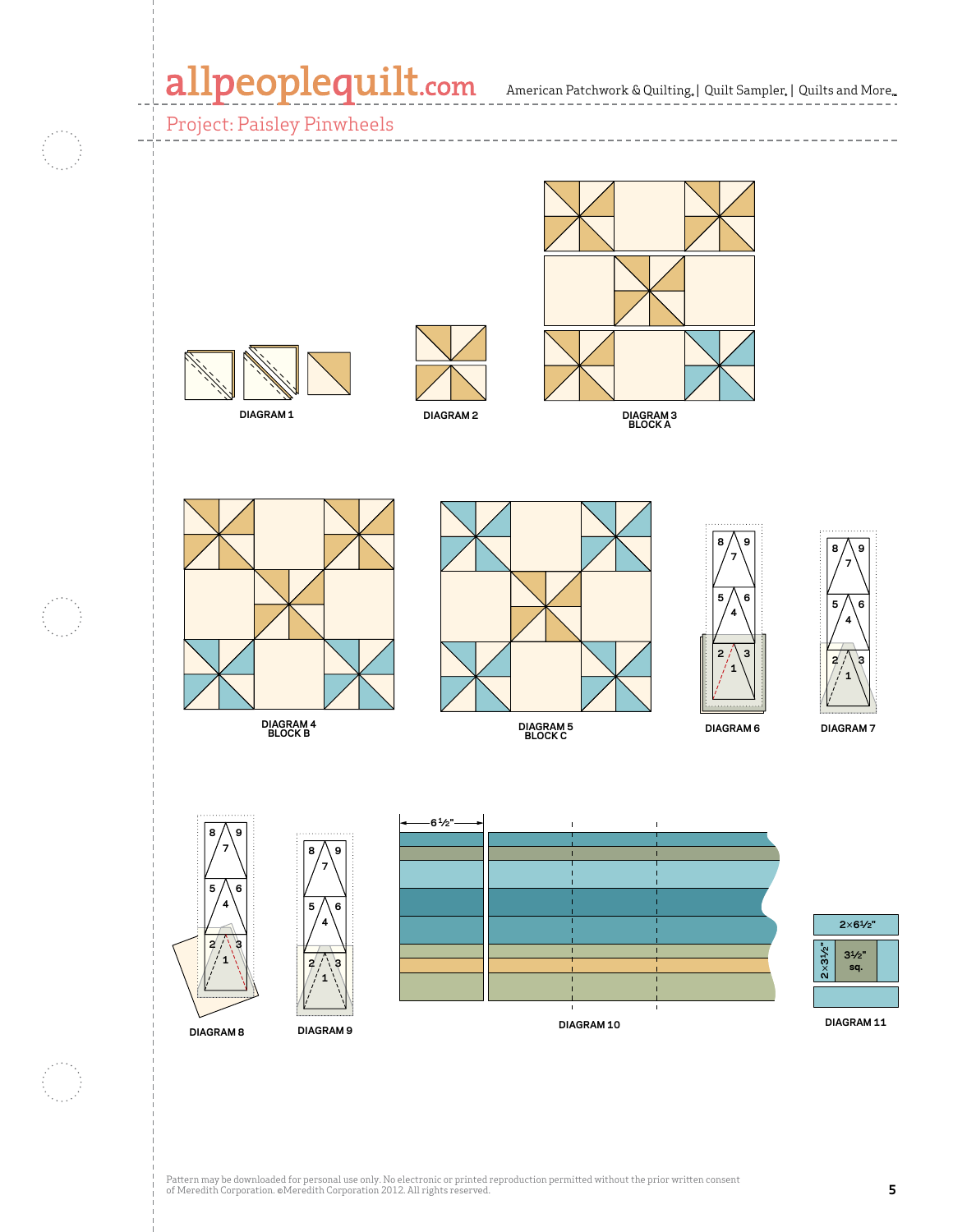### allpeoplequilt.com American Patchwork & Quilting, | Quilt Sampler, | Quilts and More..

-----------

Project: Paisley Pinwheels

- 3



**QUILT ASSEMBLY DIAGRAM**